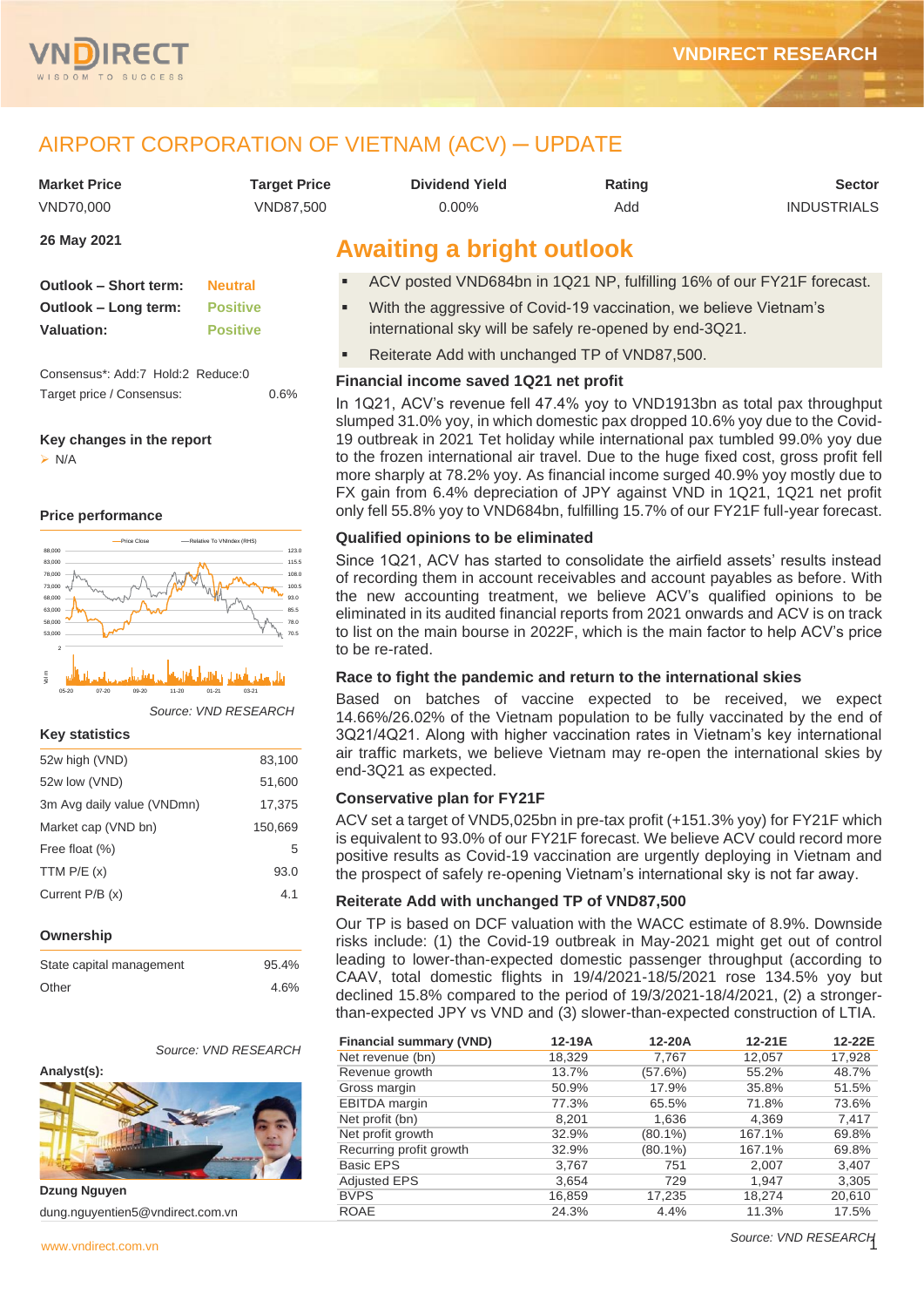

## **AWAITING A BRIGHT OUTLOOK**

#### **Reiterate Add with unchanged TP of VND87,500**

Our TP is based on DCF valuation with the WACC estimate of 8.9%. In our view, ACV is interesting for long-term investment horizon, based on:

- Solid recovery of business results in the coming years.
- Possibility of listing on HSX in 2022F.
- Long Thanh International Airport growth potential.

Downside risks include:

- The Covid-19 outbreak in May-2021 might get out of control leading to lower-than-expected domestic passenger throughput. According to the Civil Aviation Authority of Vietnam (CAAV), total domestic flights in 19/4/2021-18/5/2021 rose 134.5% yoy but declined 15.8% compared to the previous period (19/3/2021-18/4/2021). However, we expect the government to successfully contain this outbreak thanks to improved medical capacity and experiences in fighting the pandemics through the previous ones.
- A stronger-than-expected JPY vs VND.
- Slower-than-expected construction of LTIA.

| DCF key input      |       |
|--------------------|-------|
| Cost of equity     | 15.0% |
| Cost of debt       | 3.5%  |
| Targeted D/(D+E)   | 50.0% |
| Effective tax rate | 20.0% |
| <b>WACC</b>        | 8.9%  |
| Long term growth   | 4.5%  |

#### **Figure 1: DCF model key input Figure 2: DCF valuation model**

| Unit                                    | VNDbn except for target price |
|-----------------------------------------|-------------------------------|
| <b>Cumulative Present value of FCFI</b> | 46.273                        |
| Terminal value                          | 768,456                       |
| Present value of terminal value         | 232,931.8                     |
| <b>Enterprise value</b>                 | 279,204.9                     |
| Less: Market value of Debt              | (122, 379.2)                  |
| Plus: Cash and Cash Equivalents         | 33,683.8                      |
| Implied equity value                    | 190,509.5                     |
| Outstanding shares                      | 2,177,173,236                 |
| Equity value per share                  | 87,503                        |
| <b>Rounded TP</b>                       | 87,500                        |
|                                         | Source: VNDIRECT RESEARCH     |

Source: VNDIRECT RESEARCH

#### **Figure 3: Peer comparison**

| Company name                         | Ticker         | Price           | <b>TP</b>       | Recom.     | Market<br>Cap | 3-year<br><b>EPS</b> |           | P/E   |       | P/BV  |        | <b>ROE (%)</b> |       | <b>Dividend</b><br><b>EV/EBITDA</b><br>yield (%) |           |       |
|--------------------------------------|----------------|-----------------|-----------------|------------|---------------|----------------------|-----------|-------|-------|-------|--------|----------------|-------|--------------------------------------------------|-----------|-------|
|                                      |                | (Local<br>curr) | (Local<br>curr) |            | (US\$ m)      | <b>CAGR</b><br>(%)   | 2021F     | 2022F | 2021F | 2022F | 2021F  | 2022F          | 2021F | 2022F                                            | 2021F     | 2022F |
| <b>Airports</b>                      |                |                 |                 |            |               |                      |           |       |       |       |        |                |       |                                                  |           |       |
| Airport Corp of Vietnam              | ACV VN         | 70,000          | 87.500          | <b>ADD</b> | 6.581.1       | $-4.2$               | 37.1      | 21.9  | 4.1   | 3.6   | 11.3   | 17.5           | 1.3   | 1.2                                              | 22.5      | 14.9  |
| Airport of Thailand                  | AOT TB         | 61              | N/A             |            | NR 27.760.4   | $-20.7$              | <b>NA</b> | 118.7 | 6.8   | 6.6   | $-8.0$ | 6.7            | 0.1   | 0.5                                              | <b>NA</b> | 49.2  |
| Shanghai International Air-A         | 600009 CH      | 47              | N/A             |            | NR 14.213.7   | <b>NA</b>            | 314.2     | 33.3  | 3.1   | 2.9   | 1.1    | 9.0            | 0.0   | 0.7                                              | 106.4     | 22.6  |
| Beijing Capital Intl Airpo-H         | 694 HK         | 6               | N/A             | NR.        | 3,243.9       | <b>NA</b>            | <b>NA</b> | 28.5  | 1.0   | 1.0   | $-3.9$ | 2.7            | 0.3   | 1.8                                              | 47.2      | 10.3  |
| Japan Airport Terminal Co            | 9706 JP        | 4,625           | N/A             | NR.        | 3.958.1       | 55.5                 | <b>NA</b> | 69.5  | 2.5   | 2.5   | $-8.5$ | 3.9            | 0.2   | 0.3                                              | 47.8      | 14.3  |
| Shenzen Airport Co-A                 | 000089 CH      | 8               | N/A             | <b>NR</b>  | 2,560.0       | $-35.1$              | 37.2      | 27.4  | 1.3   | 1.3   | 3.4    | 4.2            | 0.6   | 0.8                                              | 21.3      | 15.2  |
| Malaysia Airports Holdings           | <b>MAHB MK</b> | 5               | N/A             | NR.        | 2.119.6       | <b>NA</b>            | <b>NA</b> | 45.7  | 1.3   | 1.2   | $-8.5$ | 2.3            | 0.1   | 1.4                                              | 22.0      | 8.0   |
| Average                              |                |                 |                 |            |               |                      | 129.5     | 49.3  | 2.9   | 2.7   | $-1.9$ | 6.6            | 0.4   | 1.0                                              | 44.5      | 19.2  |
| Median                               |                |                 |                 |            |               |                      | 37.2      | 33.3  | 2.5   | 2.5   | $-3.9$ | 4.2            | 0.2   | 0.8                                              | 34.8      | 14.9  |
| Source: VNDIRECT RESEARCH, BLOOMBERG |                |                 |                 |            |               |                      |           |       |       |       |        |                |       |                                                  |           |       |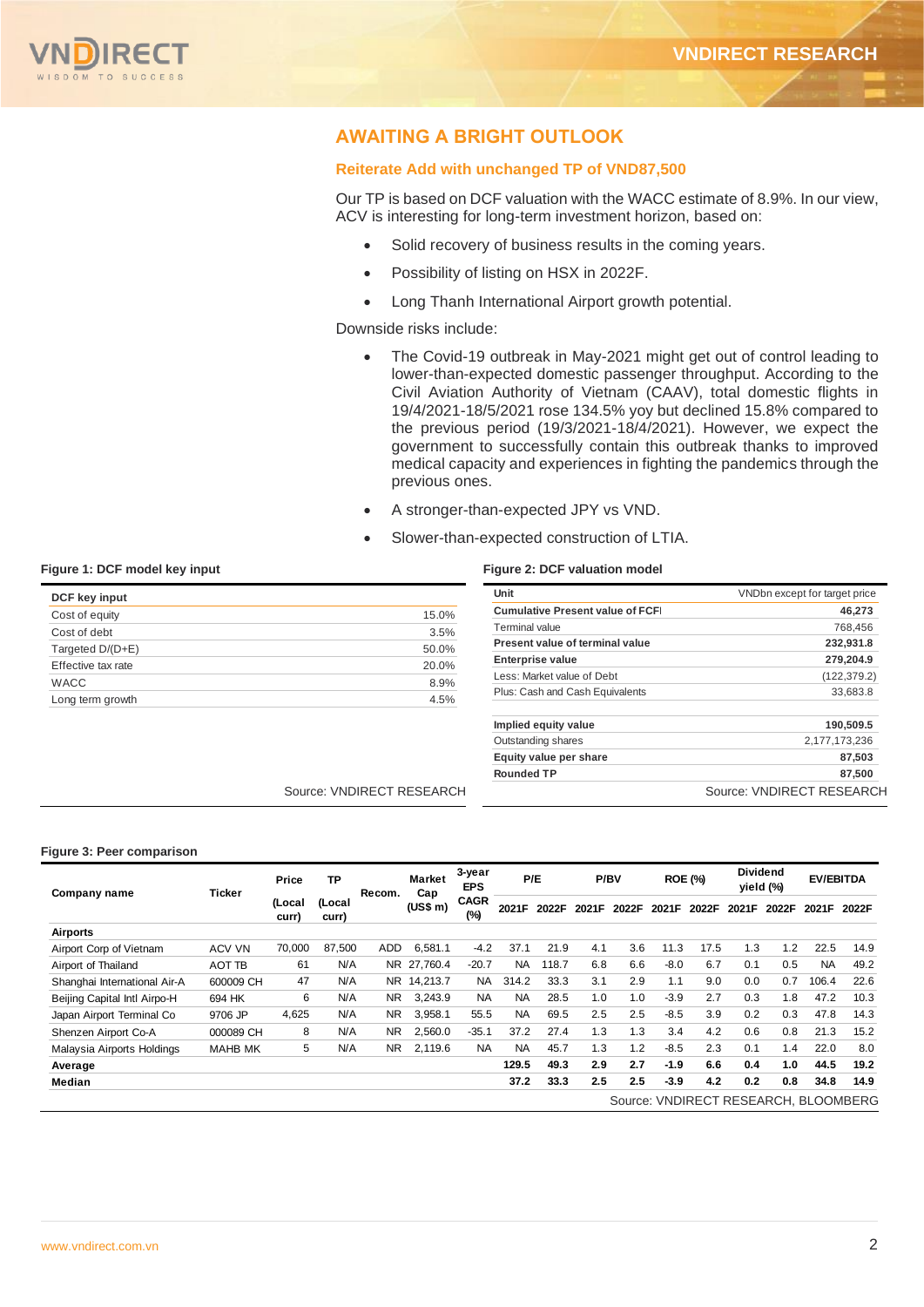

#### **Financial income saved 1Q21 net profit**

#### **Figure 4: 1Q21 results overview**

|                                 |             |             |          | vs FY21F                                                                                                                                                                           |
|---------------------------------|-------------|-------------|----------|------------------------------------------------------------------------------------------------------------------------------------------------------------------------------------|
| 1Q21 results overview           | <b>1Q21</b> | <b>1Q20</b> | % yoy    | forecast Comments                                                                                                                                                                  |
|                                 |             |             |          | In 1Q21, total pax throughput slumped 31.0% yoy, in which domestic pax dropped 10.6%<br>yoy due to the Covid-19 outbreak in Tet holiday while international pax thumbled 99.0% yoy |
| Net revenue                     | 1,913       | 3,635       | $-47.4%$ | 15.9% as the international traffic is still frozen.                                                                                                                                |
| - Aeronautical services         | 1,547       | 2,846       | $-45.6%$ | 16.7%                                                                                                                                                                              |
| - Non aeronautical services     | 299         | 511         | $-41.5%$ | 18.0%                                                                                                                                                                              |
| - Commercial                    | 67          | 278         | $-75.9%$ | 6.1%                                                                                                                                                                               |
| Gross profit                    | 354         | 1,623       | $-78.2%$ | 8.2%                                                                                                                                                                               |
| Gross margin                    | 18.5%       | 44.6%       |          | Fixed cost eroded gross margin as revenue fell 47.4% yoy.                                                                                                                          |
|                                 |             |             |          | Financial income surged 40.9% yoy mostly due to FX gain from debt valuation. JPY                                                                                                   |
| Financial income                | 902         | 545         | 65.5%    | 40.9% depreciated 6.4% against VND in 1Q21 resulting in VND423bn FX gain.                                                                                                          |
| <b>Financial expenses</b>       | 24          | 42          | $-42.0%$ | 7.8%                                                                                                                                                                               |
| Selling expenses                | 27          | 72          | $-62.0%$ | 9.7%                                                                                                                                                                               |
| General and admin expenses      | 183         | 174         | 5.5%     | 19.2%                                                                                                                                                                              |
| Gain/(loss) from joint ventures | 44          | 44          | 0.5%     | 10.6%                                                                                                                                                                              |
| Take-off and landing profit     |             |             |          | ACV had to return profit from the airfield assets operation to the state, according to                                                                                             |
| (return to the state)           | 180         | 0           | N/A      | 16.9% Decision No. 2007/QD-TTq.                                                                                                                                                    |
| Net profit                      | 684         | 1549        | $-55.8%$ | 15.7%                                                                                                                                                                              |
|                                 |             |             |          | Source: VNDIRECT RESEARCH, COMPANY REPORTS                                                                                                                                         |

We see ACV's new accounting treatment in 1Q21 as a bright spot as follows:

- According to Decision No. 2007/QĐ-TTg, ACV was officially assigned to manage the airfield assets and started to consolidate the airfield assets' results instead of recording them in accounts receivables and account payables as before since 2021. ACV has returned VND180bn profit to the state in 1Q21 and reported it clearly in the financial statement, which will help ACV in eliminating the qualified opinions in its audited financial reports from 2021F onwards.
- With the new accounting treatment, we believe ACV is on track to list on the main bourse in 2022F, which is an important factor to help ACV's share price to be re-rated.

### **Race to fight the pandemic and return to the international skies**

The prospect of re-opening Vietnam's international air traffic is associated with the global Covid-19 vaccination, including Vietnam. There are many grounds to believe that Vietnam may soon re-open the international skies:

- Currently in the world, the biggest vaccination campaign in history is underway. By 24/05/2021, more than 1.65 billion Covid-19 vaccine doses have been administered, enough to fully vaccinate 10.8% of the global population. However, the distribution has been lopsided. Countries and regions with the highest income are getting vaccines more than 30 times faster than those with the lowest. According to many forecasts, the bulk of the population in advanced economies will have been vaccinated by mid-2022, which are also Vietnam's key international air traffic markets.
- Most recently, Vietnam's Ministry of Health (MOH) has signed an agreement to receive 31 million Covid-19 vaccine doses developed by US-based firm Pfizer in the second half of 2021. However, in our conservative view, we do not include this batch of vaccines into total doses administered to Vietnamese people in 2021 as this contract still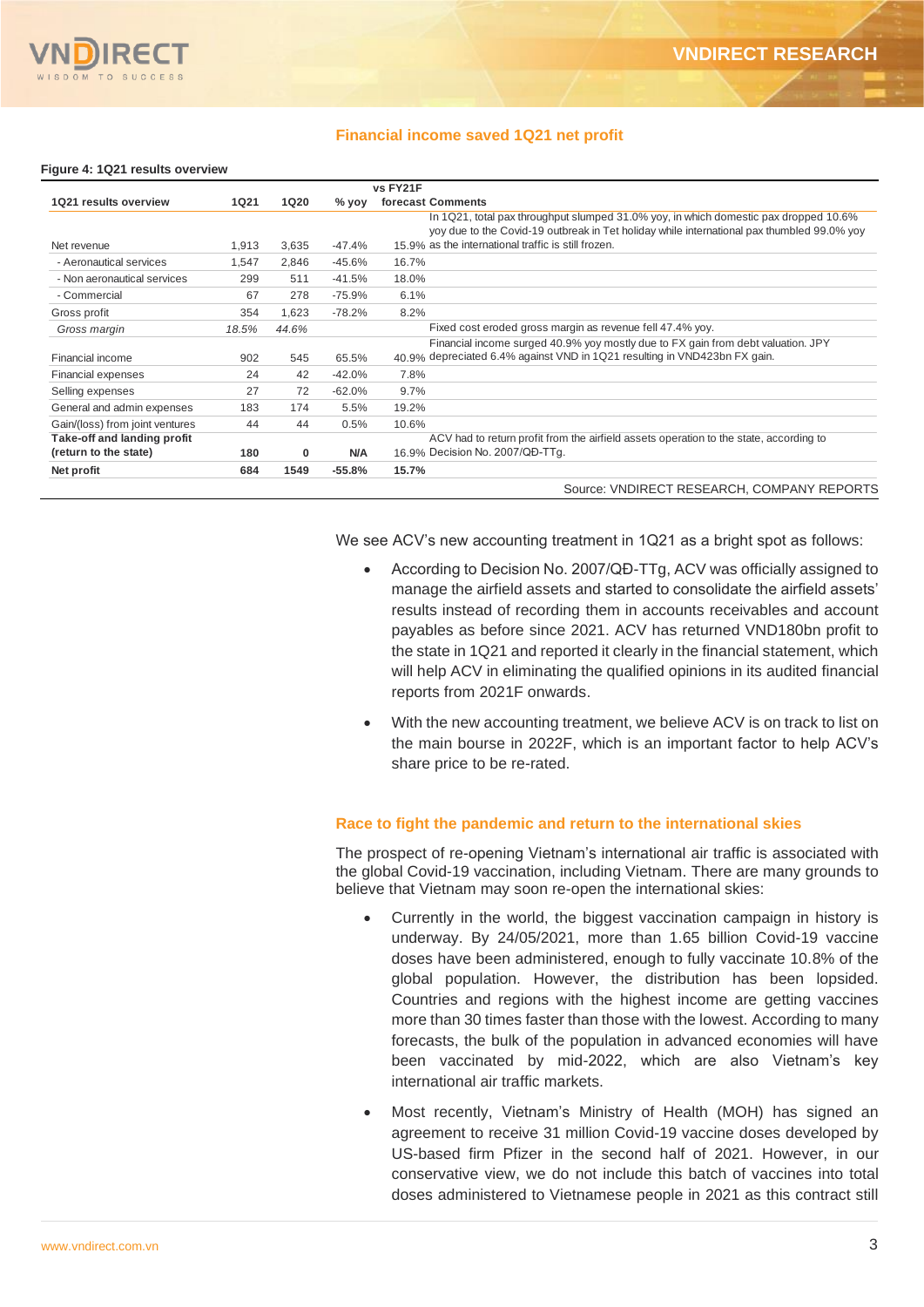

has many undecided key issues. Based on previous batches of vaccine expected to be received, we expect 14.66%/26.02% of Vietnam population to be fully vaccinated by the end of 3Q21/4Q21 in our estimates. Along with higher vaccination rates in Vietnam's key international air traffic markets, we believe Vietnam has the ability to safely re-open the international skies by end-3Q21 as expected.

**Figure 6: Vietnam's Covid-19 vaccination (m doses)**

**Figure 5: Vaccination rates by continents (doses administered per 100 people by 24/05/2021)**

| 70.0% |         |        |         |       |                    |                                      |                                           | <b>1Q21</b> | 2Q21 | 3Q21  | 4Q21                           |
|-------|---------|--------|---------|-------|--------------------|--------------------------------------|-------------------------------------------|-------------|------|-------|--------------------------------|
| 60.0% | 58.0%   |        |         |       |                    |                                      | Pfizer*                                   |             |      | 15.50 | 15.50                          |
| 50.0% |         | 43.0%  |         |       |                    |                                      | AstraZeneca (VNVC)                        | 0.12        | 4.24 | 12.36 |                                |
| 40.0% |         |        |         |       |                    |                                      | AstraZeneca (COVAX)                       | 1.37        | 2.80 | 12.95 | 12.95                          |
| 30.0% |         |        | 24.0%   |       | World average: 22% |                                      | Total doses administered (not include     |             |      |       |                                |
| 20.0% |         |        |         | 19 0% | 10 0%              |                                      | Pfizer, 15% discount to reflect number of |             |      |       |                                |
| 10.0% |         |        |         |       |                    | 2.0%                                 | actual delivery may be less than planned) | 1.26        | 5.98 | 21.51 | 22.29                          |
| 0.0%  | North   | Europe | South   | Asia  | Oceania            | Africa                               | % population fully vaccinated             |             |      |       |                                |
|       | America |        | America |       |                    |                                      | (accumulated)                             |             |      |       | 0.64% 3.70% 14.66% 26.02%      |
|       |         |        |         |       |                    | Source: VNDIRECT RESEARCH, BLOOMBERG |                                           |             |      |       | Source: VNDIRECT RESEARCH, MOH |

In case that Vietnam's international air traffic is re-opened as expected by the end of 3Q21, we expect ACV's international passenger throughput to begin to recover since 4Q21F and jump significantly in 2022F with volume growth of 58.6%-135.1% yoy in 2021-22F, greatly contributing to ACV's total passenger throughput growth of 35.4%-22.1% yoy in 2021-22F.





Source: VNDIRECT RESEARCH, COMPANY REPORTS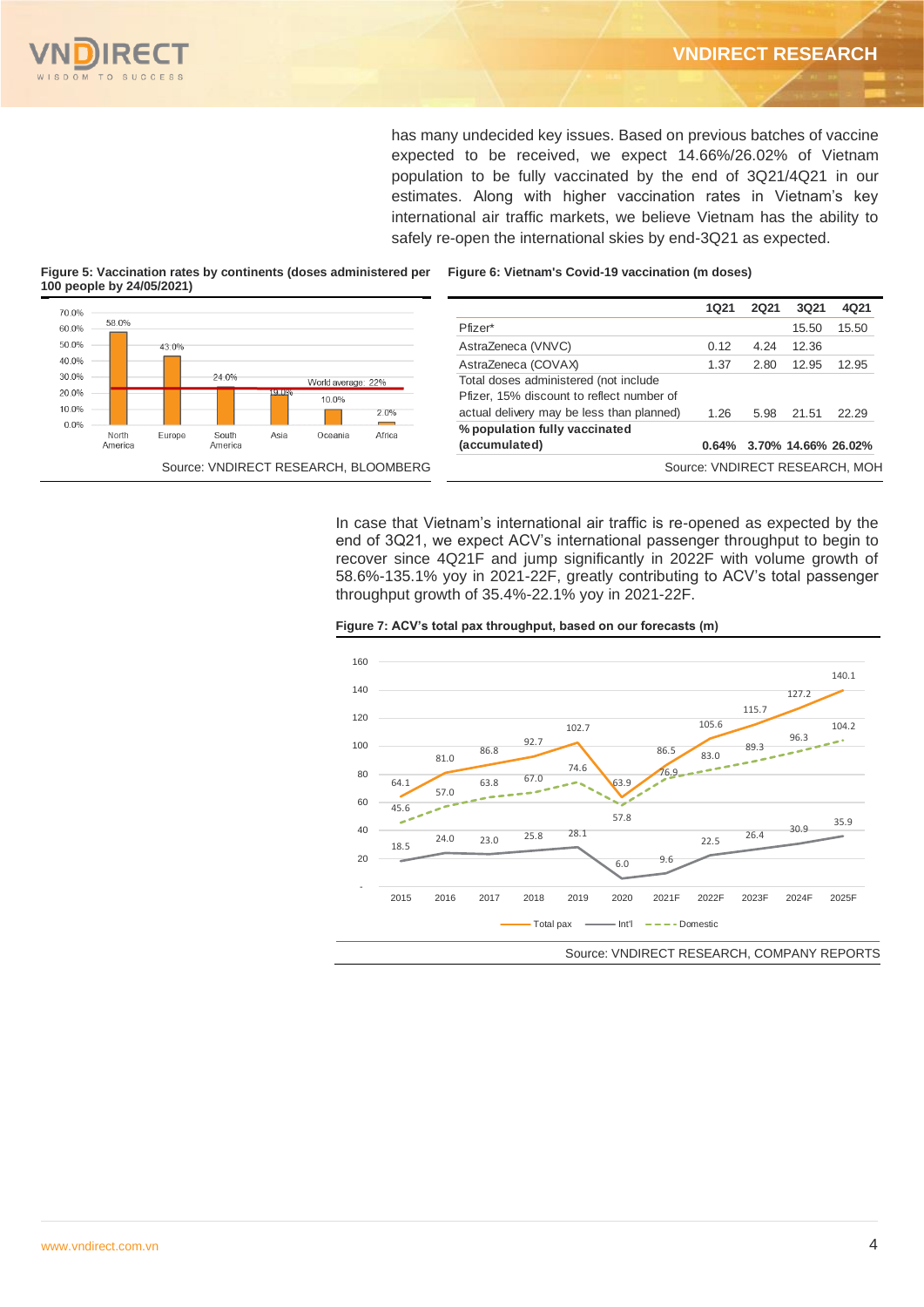# SDOM TO SUCCESS

## **VNDIRECT RESEARCH**

**Valuation**



#### **Income statement**

| (VNDbn)                       | 12-20A  | 12-21E   | 12-22E  |
|-------------------------------|---------|----------|---------|
| Net revenue                   | 7,767   | 12,057   | 17,928  |
| Cost of sales                 | (6,378) | (7, 741) | (8,690) |
| Gen & admin expenses          | (666)   | (956)    | (1,091) |
| Selling expenses              | (146)   | (280)    | (345)   |
| <b>Operating profit</b>       | 577     | 3,080    | 7,801   |
| <b>Operating EBITDA</b>       | 3,569   | 6,101    | 11,094  |
| Depreciation and amortisation | (2,992) | (3,020)  | (3,293) |
| <b>Operating EBIT</b>         | 577     | 3,080    | 7,801   |
| Interest income               | 2,231   | 2,202    | 1,922   |
| Financial expense             | (968)   | (307)    | (1,023) |
| Net other income              | 13      | 15       | 22      |
| Income from associates & JVs  | 147     | 420      | 462     |
| Pre-tax profit                | 2,000   | 5,410    | 9,185   |
| Tax expense                   | (359)   | (1,028)  | (1,745) |
| Minority interest             | (6)     | (13)     | (23)    |
| Net profit                    | 1,636   | 4,369    | 7,417   |
| Adj. net profit to ordinary   | 1,636   | 4,369    | 7,417   |
| Ordinary dividends            | (3)     | (1,959)  | (1,959) |
| <b>Retained earnings</b>      | 1,632   | 2,410    | 5,458   |

#### **Balance sheet**

| υαιαπιστοι στ                         |        |        |        |
|---------------------------------------|--------|--------|--------|
| (VNDbn)                               | 12-20A | 12-21E | 12-22E |
| Cash and equivalents                  | 499    | 2,452  | 4,080  |
| Short term investments                | 33,185 | 33.185 | 24.185 |
| Accounts receivables                  | 3.811  | 3,580  | 5,228  |
| Inventories                           | 357    | 325    | 483    |
| Other current assets                  | 123    | 112    | 157    |
| <b>Total current assets</b>           | 37,974 | 39,654 | 34,133 |
| <b>Fixed assets</b>                   | 15,401 | 24,501 | 57,023 |
| <b>Total investments</b>              | 2,891  | 2,924  | 3,062  |
| Other long-term assets                | 636    | 467    | 695    |
| <b>Total assets</b>                   | 56,902 | 67,546 | 94,913 |
| Short-term debt                       | 248    | 796    | 1.990  |
| Accounts payable                      | 823    | 1,020  | 1,171  |
| Other current liabilities             | 2,821  | 3.715  | 4.441  |
| <b>Total current liabilities</b>      | 3,893  | 5,531  | 7,601  |
| Total long-term debt                  | 15,345 | 21,925 | 42,261 |
| Other liabilities                     | 99     | 263    | 137    |
| Share capital                         | 21,772 | 21,772 | 21,772 |
| Retained earnings reserve             | 9,705  | 10,275 | 12,767 |
| Shareholders' equity                  | 37,523 | 39,785 | 44,872 |
| Minority interest                     | 42     | 42     | 42     |
| <b>Total liabilities &amp; equity</b> | 56.902 | 67.546 | 94.913 |



#### **Cash flow statement**

| 12-20A   | 12-21E    | 12-22E    |
|----------|-----------|-----------|
|          |           |           |
| 2,000    | 5,410     | 9,185     |
| 2,992    | 3,020     | 3,293     |
| (902)    | (1,028)   | (1,745)   |
| (1,759)  | (1,798)   | (2, 132)  |
| 332      | 1,365     | (974)     |
| 2,662    | 6,969     | 7,626     |
| (2, 414) | (12, 644) | (35, 495) |
| O        | 33        | 0         |
| 2,416    | 2,202     | 1,922     |
| (2, 264) | $\Omega$  | 9,000     |
| (2, 261) | (10, 408) | (24, 573) |
| O        | 0         | 0         |
| $\Omega$ | $\Omega$  | O         |
| (246)    | 7,352     | 20,534    |
| (3)      | 0         | 0         |
| (3)      | (1,959)   | (1,959)   |
| (251)    | 5,393     | 18,575    |
| 350      | 499       | 2,452     |
| 150      | 1,953     | 1,628     |
| 499      | 2,452     | 4,080     |
|          |           |           |

#### **Key ratios**

|                         | 12-20A     | 12-21E | 12-22E |
|-------------------------|------------|--------|--------|
| <b>Dupont</b>           |            |        |        |
| Net profit margin       | 21.1%      | 36.2%  | 41.4%  |
| Asset turnover          | 0.13       | 0.19   | 0.22   |
| <b>ROAA</b>             | 2.8%       | 7.0%   | 9.1%   |
| Avg assets/avg equity   | 1.55       | 1.61   | 1.92   |
| <b>ROAE</b>             | 4.4%       | 11.3%  | 17.5%  |
| Efficiency              |            |        |        |
| Days account receivable | 109.2      | 51.0   | 51.0   |
| Days inventory          | 20.5       | 15.3   | 20.3   |
| Days creditor           | 47.3       | 48.1   | 49.2   |
| Fixed asset turnover    | 0.48       | 0.60   | 0.44   |
| <b>ROIC</b>             | 3.1%       | 7.0%   | 8.3%   |
| Liquidity               |            |        |        |
| Current ratio           | 9.8        | 7.2    | 4.5    |
| Quick ratio             | 9.7        | 7.1    | 4.4    |
| Cash ratio              | 8.7        | 6.4    | 3.7    |
| Cash cycle              | 82.4       | 18.2   | 22.1   |
| Growth rate (yoy)       |            |        |        |
| Revenue growth          | (57.6%)    | 55.2%  | 48.7%  |
| Operating profit growth | (92.7%)    | 433.7% | 153.3% |
| Net profit growth       | $(80.1\%)$ | 167.1% | 69.8%  |
| EPS growth              | $(80.1\%)$ | 167.1% | 69.8%  |
|                         |            |        |        |

 *Source: VND RESEARCH*